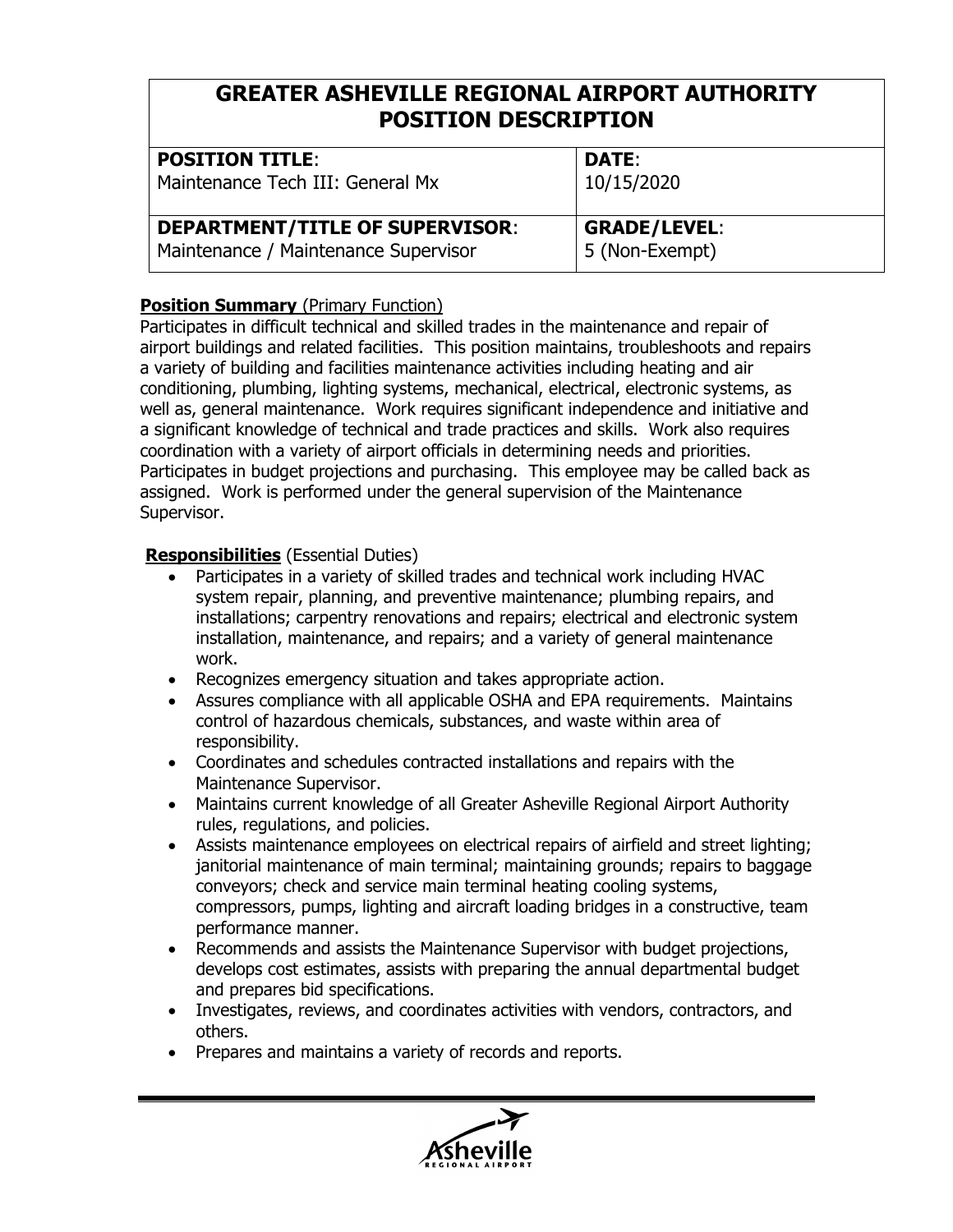| <b>POSITION TITLE:</b>                 | <b>DATE:</b>        |
|----------------------------------------|---------------------|
| Maintenance Tech III: General Mx       | 10/15/2020          |
| <b>DEPARTMENT/TITLE OF SUPERVISOR:</b> | <b>GRADE/LEVEL:</b> |
| Maintenance / Maintenance Supervisor   | 5 (Non-Exempt)      |

- Assists the Maintenance Supervisor with coordinating the operation and maintenance of HVAC, fire alarm, and security access system with contractors, staff, and other airport officials.
- Performs other duties and tasks as assigned.
- GARAA retains the right to change or assign other duties to this position.

**Education Requirements** (Evaluation Factors: Skills, Education, Experience, Ability)

- Prefer Associates degree in related trade area, considerable related experience, and some supervisory experience; or combination of education and experience that produces the required knowledge, skills, and abilities listed above.
- 5 to 10 years work experience in maintenance.
- Proficiency in the use of a personal computer is necessary.
- Excellent verbal, written, and interpersonal communication skills.
- This position requires skills in prioritization, organization, verbal communications and interpersonal relations, and the ability to manage multiple projects simultaneously.

## **Experience Requirements**

- Thorough knowledge of principles and techniques of carpentry, masonry, mechanical, electrical, electronic, and plumbing trades including journeyman level knowledge in one or more areas.
- Thorough knowledge of the methods, tools and equipment used in the assigned trades.
- Thorough knowledge of FAA/FAR certification and security regulations and requirements.
- Thorough knowledge of safety regulations, occupational hazards, and related safety precautions.
- Ability to detect broken or worn parts; ability to diagnose malfunctions and take corrective action.
- Ability to read blueprints and schematic drawings.
- Ability to evaluate programs, prepares concise organized reports, understand and communicate clear oral and written instructions.
- Ability to establish and maintain effective working relationships with coworkers, supervisors, and the public.

## **Special Knowledge, Skills and Abilities**

- Works extended snow and ice events including nights and weekends.
- Must obtain Airfield driver's privilege.

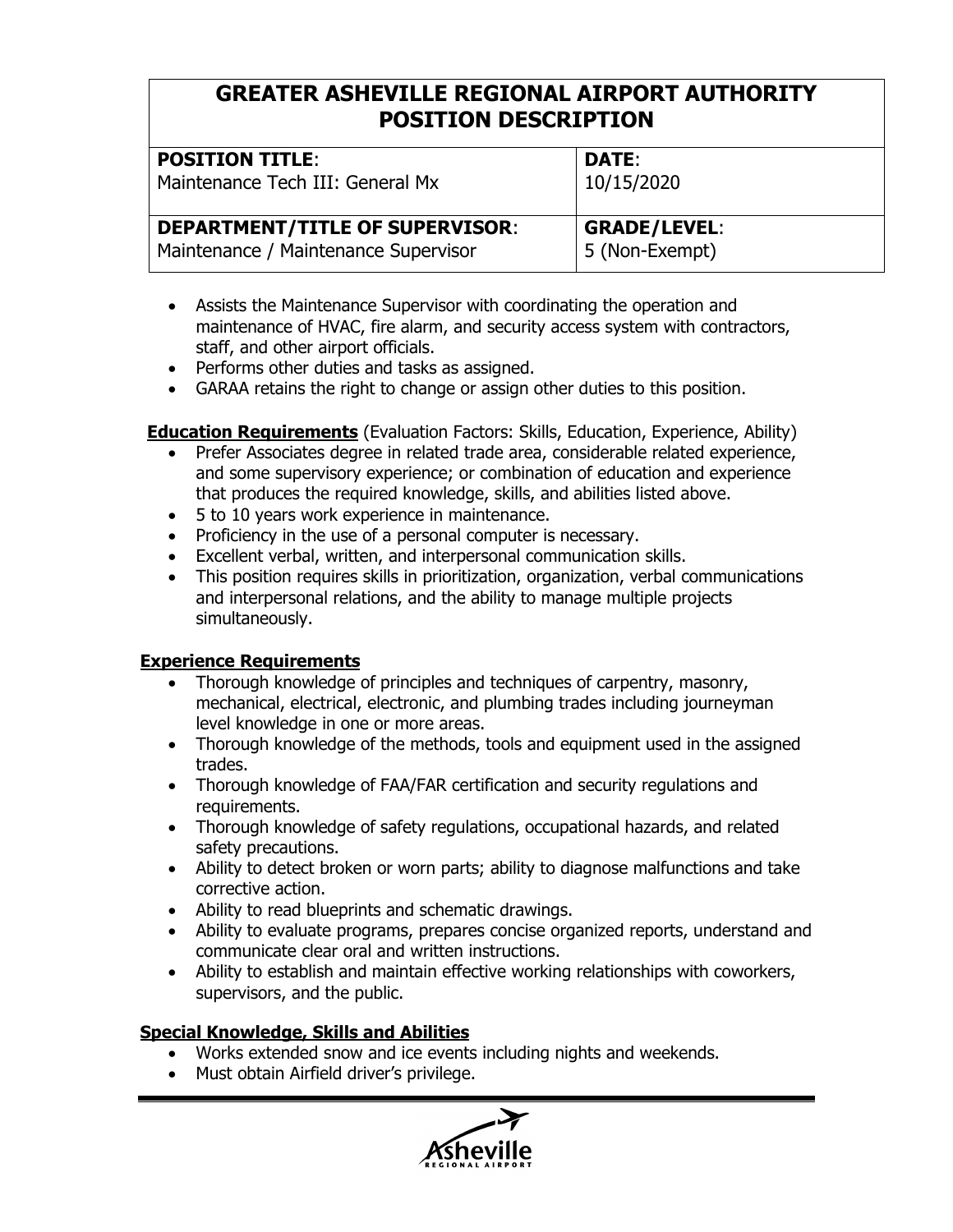| <b>POSITION TITLE:</b>                 | <b>DATE:</b>        |
|----------------------------------------|---------------------|
| Maintenance Tech III: General Mx       | 10/15/2020          |
| <b>DEPARTMENT/TITLE OF SUPERVISOR:</b> | <b>GRADE/LEVEL:</b> |
| Maintenance / Maintenance Supervisor   | 5 (Non-Exempt)      |

#### **Supervisory Responsibility**

• None at this time.

#### **Licenses Required**

• Valid North Carolina Driver's License.

## **Certifications Required**

• Fork-lift operator's certification or ability to obtain.

## **Latitude/Independent Judgment/Accuracy**

- The Maintenance Supervisor establishes workflow for the position.
- Diligence must be exercised when handling confidential information.
- Reasonable care for equipment/process will prevent injury/damage.
- Responsible for own work and must be able to coordinate work with others.

## **Other Requirements**

• Must be able to complete and pass a background investigation as required by the Federal Government.

## **Working Conditions**

- Physical Demand Must be able to physically perform the basic life operational functions of climbing, balancing, stooping, kneeling, crouching, crawling, reaching, standing, walking, pushing, pulling, lifting, fingering, feeling, talking, hearing, grasping, and repetitive motions.
- Work in this position is heavy work exerting up to 100 lbs. of force occasionally, and/or up to 50 lbs. of force frequently, and/or 20 lbs. of force constantly to move objects.
- This position requires visual acuity to analyze data and figures, operate a computer terminal, perform extensive reading, make visual inspection of small parts, use measurement devices, fabricate parts, perform skilled trades work, operate machinery, and to determine the neatness and accuracy of work.
- Subject to inside and outside environmental conditions, including extreme hot and cold weather, noise, vibration, physical hazards, atmospheric conditions, oils, close quarters, and narrow passageways.
- This employee may be required to wear a respirator.